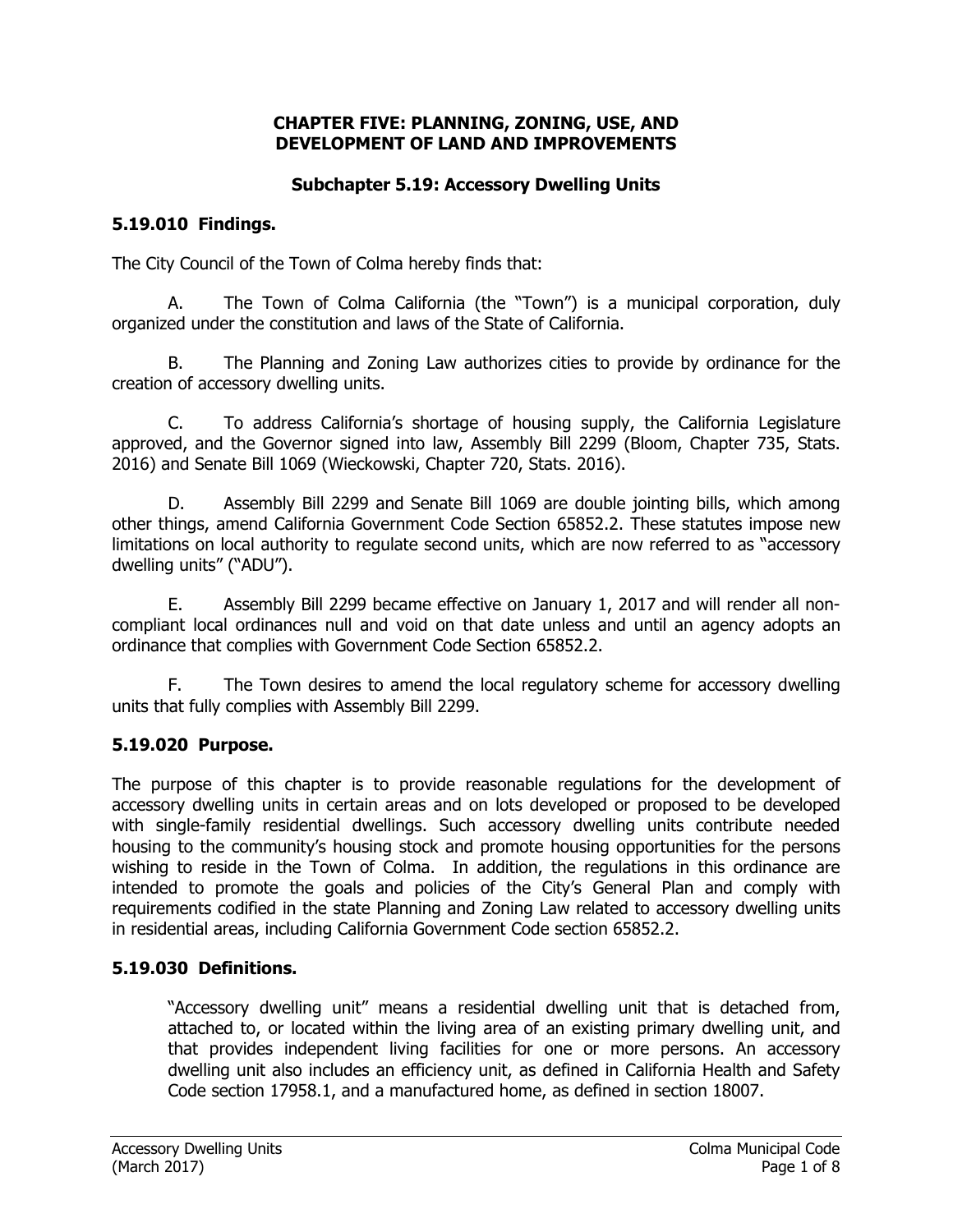"Living area" is defined as the interior habitable area of a dwelling unit, including basements and attics, but not including a garage or any accessory structure.

# **5.19.040 Effect of Conforming Accessory Dwelling Unit**

An accessory dwelling unit that conforms to this chapter shall:

- A. Be deemed an accessory use or an accessory building and not be considered to exceed the allowable density for the lot upon which it is located;
- B. Be deemed a residential use that is consistent with the General Plan and the zoning designations for the lot;
- C. Not be considered in the application of any ordinance, policy, or program to limit residential growth; and
- D. Not be considered a new residential use for the purposes of calculating connection fees or capacity charges for utilities, including water and sewer service.

## **5.19.050 Locations Permitted.**

- A. Accessory dwelling units may be permitted in the "R" zone and on lots containing existing single-family residences in the "G" and "C" zones and subject to the standards in Section 5.19.070.
- B. Accessory dwelling units that meet the requirements of Section 5.19.070 (B) may be located in the "R" and "R-S" zones.

## **5.19.060 Permit Procedures.**

- A. Permits.
	- 1. Except as provided in subparagraph (2), approved applications for an accessory dwelling unit will result in an accessory dwelling unit permit. The applicant shall also obtain a building permit as required by the building code and record a deed restriction as provided in Section 5.19.080.
	- 2. Exception. Accessory dwelling units that meet the requirements of Section 5.19.070(B) shall obtain a building permit as required by the building code and record a deed restriction as provided in Section 5.19.080.
- B. Application Processing.
	- 1. Applications for an accessory dwelling unit permit must be submitted to the City Planner on a form and with information and materials, as adopted by the City Planner.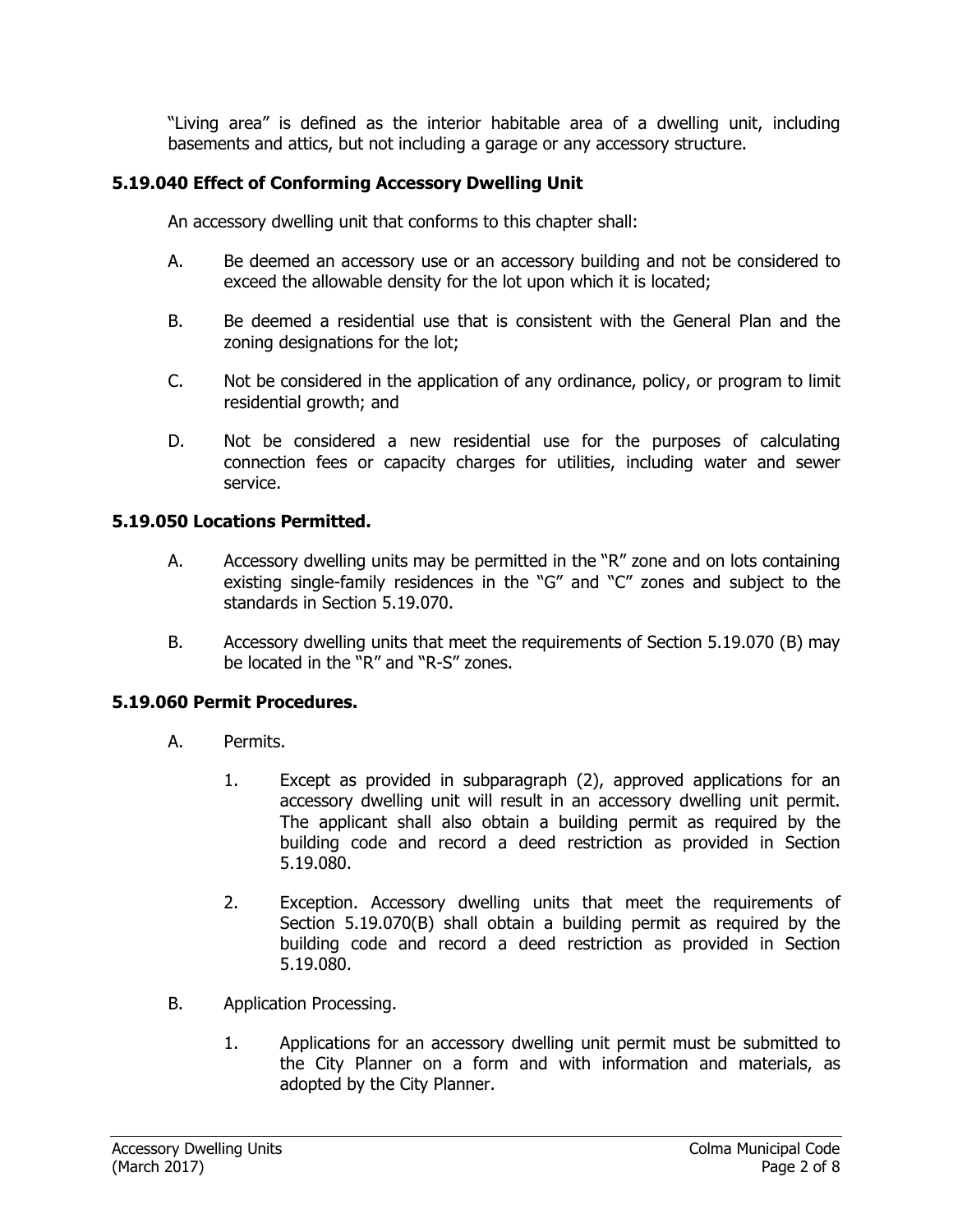- 2. The City Planner may collect a fee for processing the application, provided such fee is approved by resolution of the City Council.
- C. Review.
	- 1. The City Planner will review and approve complete applications for an accessory dwelling unit permit that comply with the requirements of Sections 5.19.070 (Standards) and 5.19.080 (Deed Restrictions). The accessory dwelling unit permit application shall be considered ministerially without any discretionary review or a hearing.
	- 2. The City Planner will approve or disapprove of an application for an accessory dwelling unit permit within 120 days after receiving the complete application.
	- 3. Except as otherwise provided in this chapter, the construction of an accessory dwelling unit shall be subject to any applicable fees adopted pursuant to the requirements of California Government Code, Title 7, Division 1, Chapter 5 (commencing with Section 66000) and Chapter 7 (commencing with Section 66012).

## **5.19.070 Standards.**

- A. Except as provided in subparagraph (B), accessory dwelling units must meet the following standards:
	- 1. Development on the Lot.
		- (a) A single-family dwelling must exist on the lot or be constructed in conjunction with the accessory dwelling unit.
		- (b) The accessory dwelling unit must be:
			- (i) Detached from the existing primary dwelling, but located on the same lot as the existing dwelling;
			- (ii) Attached to the existing dwelling; or
			- (iii) Located within the living area of the existing dwelling.
		- (c) Only one accessory dwelling unit shall be allowed per lot.
		- (d) The accessory dwelling unit is not intended for sale separate from the primary residence.
	- 2. Occupancy.
		- (a) The property owner must occupy either the primary dwelling or accessory dwelling unit.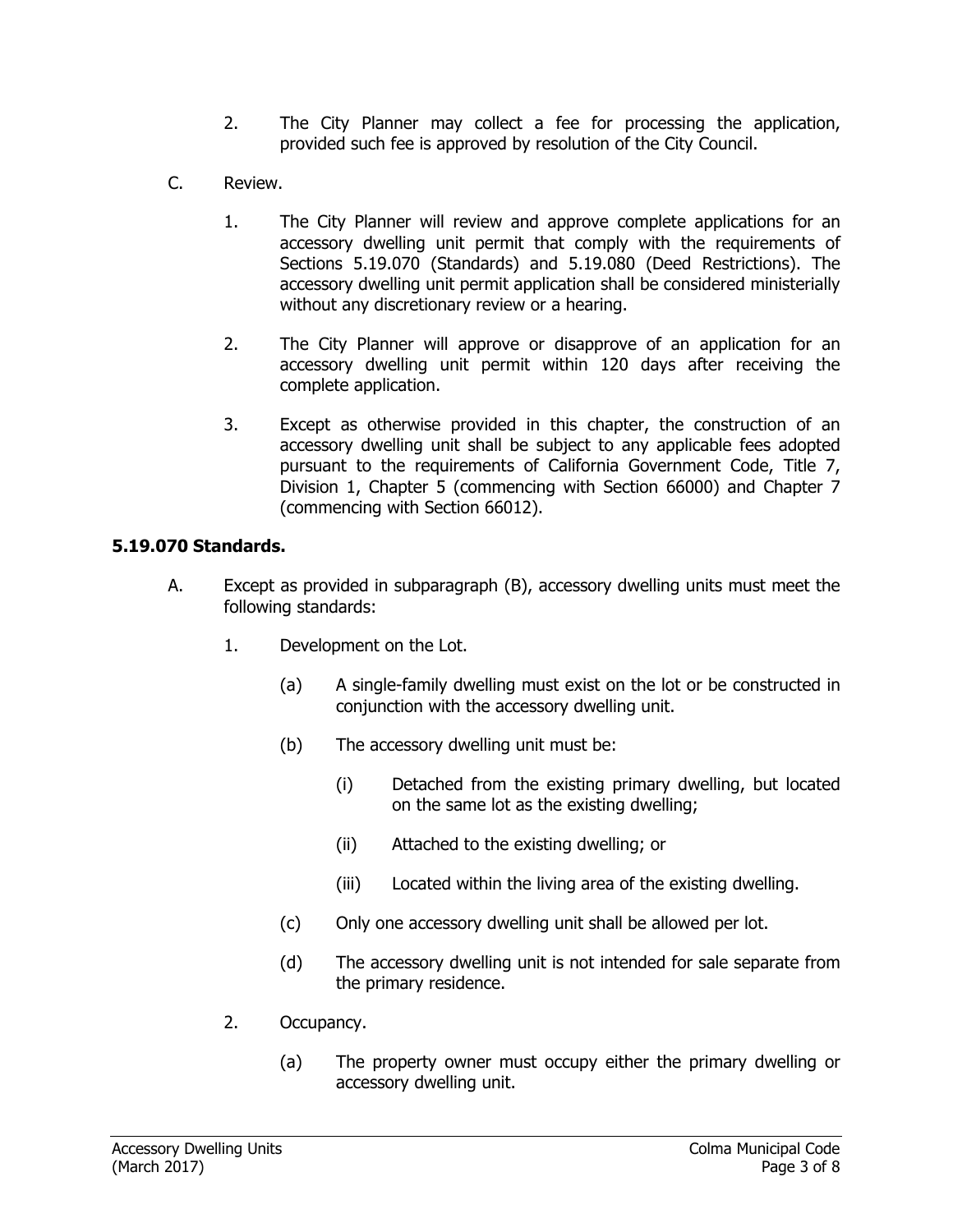- (b) The accessory dwelling unit may be rented, but shall only be rented for terms longer than 30 days.
- 3. Building and Construction.
	- (a) An accessory dwelling unit shall include permanent provisions for living, sleeping, eating, cooking, and sanitation.
	- (b) An accessory dwelling unit is required to have fire sprinklers, only if the primary residence is also required to have fire sprinklers.
	- (c) An accessory dwelling unit must receive the approval by either the North San Mateo County Sanitation District or South San Francisco Sewer where a private sewage disposal system is being used.
	- (d) An accessory dwelling unit shall meet the requirements of the building code, as adopted and amended by Chapter 5, Subchapter 4 of the Municipal Code, that apply to detached dwellings, as appropriate.
	- (e) A separate utility connection shall be installed directly between the accessory dwelling unit and the utility. The connection shall be subject to a connection fee or capacity charge, or both, proportionate to the burden of the proposed unit, based on either its size or the number of its plumbing fixtures, upon the water or sewer system.
	- (f) No passageway shall be required in conjunction with the construction of an accessory dwelling unit. "Passageway" is defined as a pathway that is unobstructed clear to the sky and extends from to street to one entrance of the accessory dwelling unit.
- 4. Parking.
	- (a) Except as provided in subparagraph (b):
		- (i) Accessory dwelling units must meet the following parking standards:
			- (I) For accessory dwelling units with no separate bedrooms, one off-street parking space shall be provided per unit.
			- (II) For accessory dwelling units with at least one separate bedroom, one off-street parking space shall be provided per bedroom.
		- (ii) If parking is required: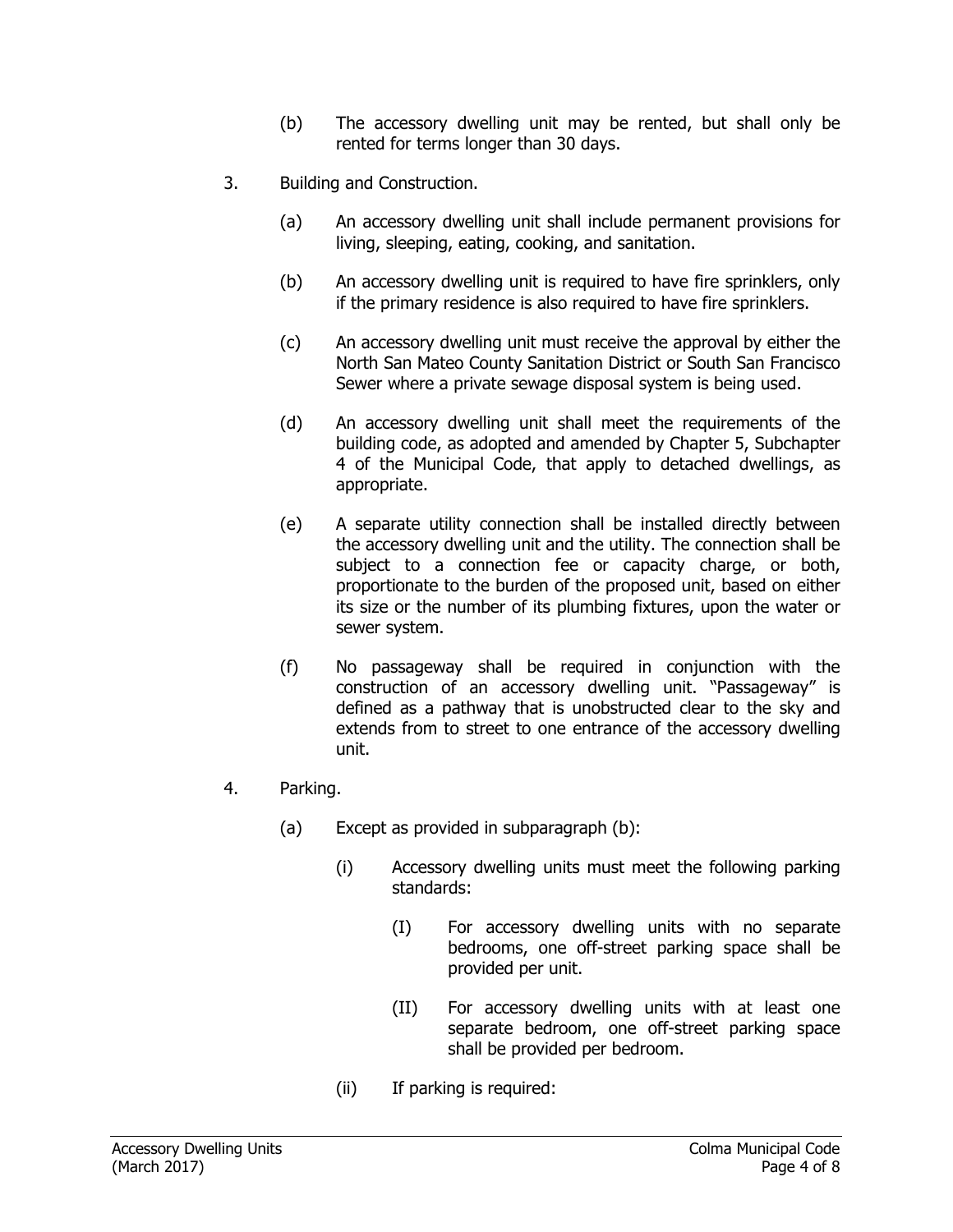- (I) The required parking spaces may be located on setback areas approved by the City Planner or tandem parking on an existing driveway, unless specific findings are made under subparagraph (II).
- (II) Parking arrangements in subparagraph (I) may be prohibited if the City Planner makes specific findings that such parking arrangements are not feasible based upon specific site or regional topographical or fire or life safety conditions, or that such arrangements are not permitted anywhere in the jurisdiction.
- (III) When a garage, carport, or covered parking structure is demolished in conjunction with the construction of an accessory dwelling unit, the replacement spaces may be located in any configuration on the same lot as the accessory dwelling unit, including, but not limited to, as covered spaces, uncovered spaces, tandem spaces, or by the use of mechanical automobile parking lifts.
- (b) Parking standards shall not be imposed on an accessory dwelling unit in any of the following circumstances:
	- (i) The accessory dwelling unit is located within one-half mile of public transit.
	- (ii) The accessory dwelling unit is located within an architecturally and historically significant historic district.
	- (iii) The accessory dwelling unit is part of the existing primary residence or an existing accessory structure.
	- (iv) When on-street parking permits are required but not offered to the occupant of the accessory dwelling unit.
	- (v) When there is a car share vehicle located within one block of the accessory dwelling unit.
- 5. Height.

The accessory dwelling unit must meet the height standards of the applicable zoning district.

6. Setbacks.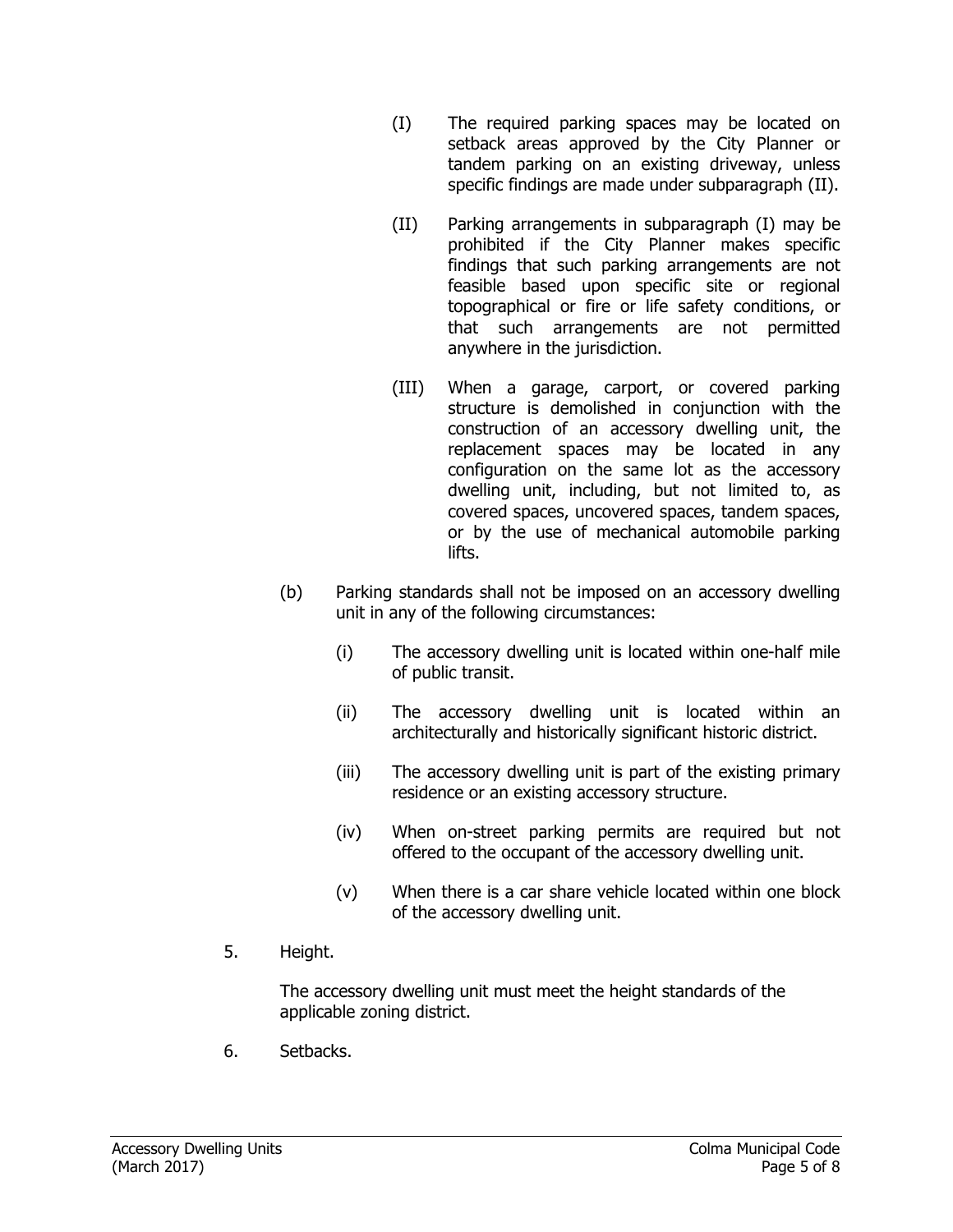- (a) Except as provided in subparagraphs (b) and (c), an accessory dwelling unit must meet the setback standards of the applicable zoning district.
- (b) No setback shall be required for a legally established existing garage that is converted to an accessory dwelling unit.
- (c) A minimum setback of five (5) feet shall be required from the side and rear lot lines for an accessory dwelling unit constructed above a legally established existing garage.
- 7. Unit Size.
	- (a) The increased floor area of an attached accessory dwelling unit shall not exceed 50 percent of the existing living area, with a maximum increase in floor area of 1200 square feet.
	- (b) The total area of floor space for a detached accessory dwelling unit shall not exceed 1200 square feet.
	- (c) The accessory dwelling unit shall contain no less than the 150 square feet area minimum required for an efficiency dwelling unit as defined in Section 17958.1 of the Health & Safety Code.
- 8. Landscape.

The accessory dwelling unit must meet the landscaping standards of the applicable zoning district. If new landscaping is installed, it should be the Water Efficient Landscape Ordinance standards in Chapter 5, Subchapter 11 of the Colma Municipal Code.

9. Architecture Review.

The design of the accessory dwelling unit shall relate to the design of the primary residence by use of the similar exterior wall materials, window types, door and window trims, roofing materials and roof pitch.

10. Impacts to Historic Places.

To prevent adverse impacts to any real property that is listed in or eligible for the California Register of Historic Places, accessory dwelling units should only be located within the footprint of the existing structure or be a separate detached accessory structure with minimal or no visibility from a public street.

- B. An accessory dwelling unit is exempt from the requirements of subparagraph (A) if the unit meets all the requirements of subparagraph  $(B)(1)$ :
	- 1. The accessory dwelling unit: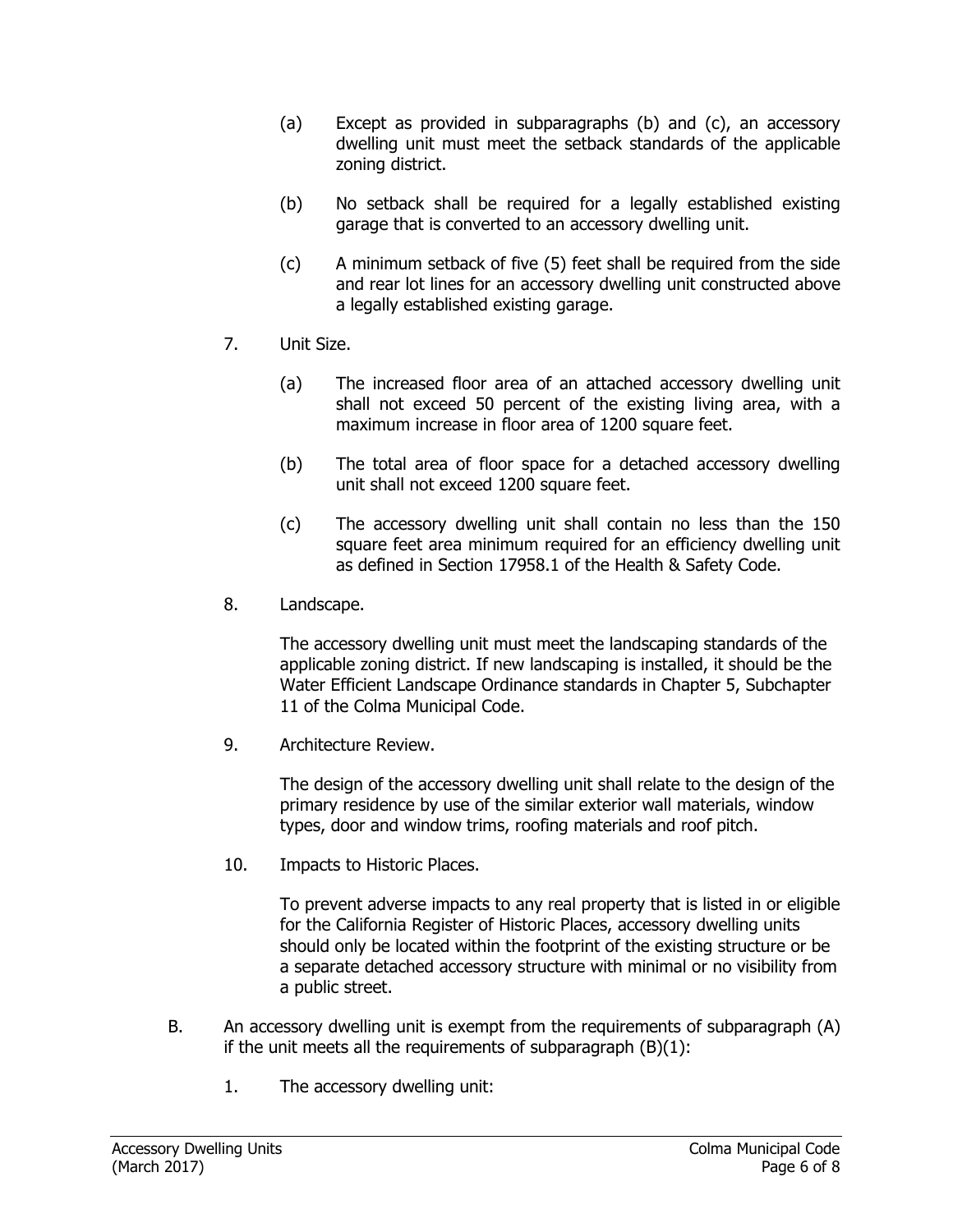- (a) Is one accessory dwelling unit per single-family lot located within a single-family residential zone;
- (b) Is contained within the existing living area space of a single-family residence or accessory structure;
- (c) Has independent exterior access from the existing residence; and
- (d) The side and rear setbacks are sufficient for fire safety.
- 2. If the requirements of subparagraph (B)(1) are met, then the applicant:
	- (a) Is required to install fire sprinklers in the accessory dwelling unit if the primary residence is also required to have fire sprinklers;
	- (b) Is not required to install a new or separate utility connection directly between the accessory dwelling unit and the utility, or to be charged a related connection fee or capacity charge.
	- (c) Shall record a deed restriction as provided in Section 5.19.080 and obtain a building permit as required by the building code as adopted and amended by Chapter 5, Subchapter 4 of the Municipal Code.
	- (d) Shall provide replacement off-street parking spaces to serve the primary residence if the proposed accessory dwelling unit would result in the conversion of an existing garage, carport or other covered parking structure. However, the applicant is not required to provide off-street parking to serve the accessory dwelling unit. The replacement parking spaces may be located in any configuration on the lot and may be provided as covered spaces, uncovered spaces or tandem spaces or by the use of mechanical automobile parking lifts.

## **5.19.080 Deed Restriction.**

- A. Prior to issuance of a building permit for an accessory dwelling unit, a deed restriction shall be recorded against the title of the property in the County Recorder's office and a copy filed with the Planning Department. Said deed restriction shall run with the land, and shall bind all future owners, heirs, successors, or assigns. The form of the deed restriction shall be provided by the City and shall provide that:
	- 1. The accessory dwelling unit shall not be sold separately from the primary residence.
	- 2. The unit is restricted to the approved size and attributes of this chapter.
	- 3. The deed restrictions run with the land and may be enforced against future purchasers.